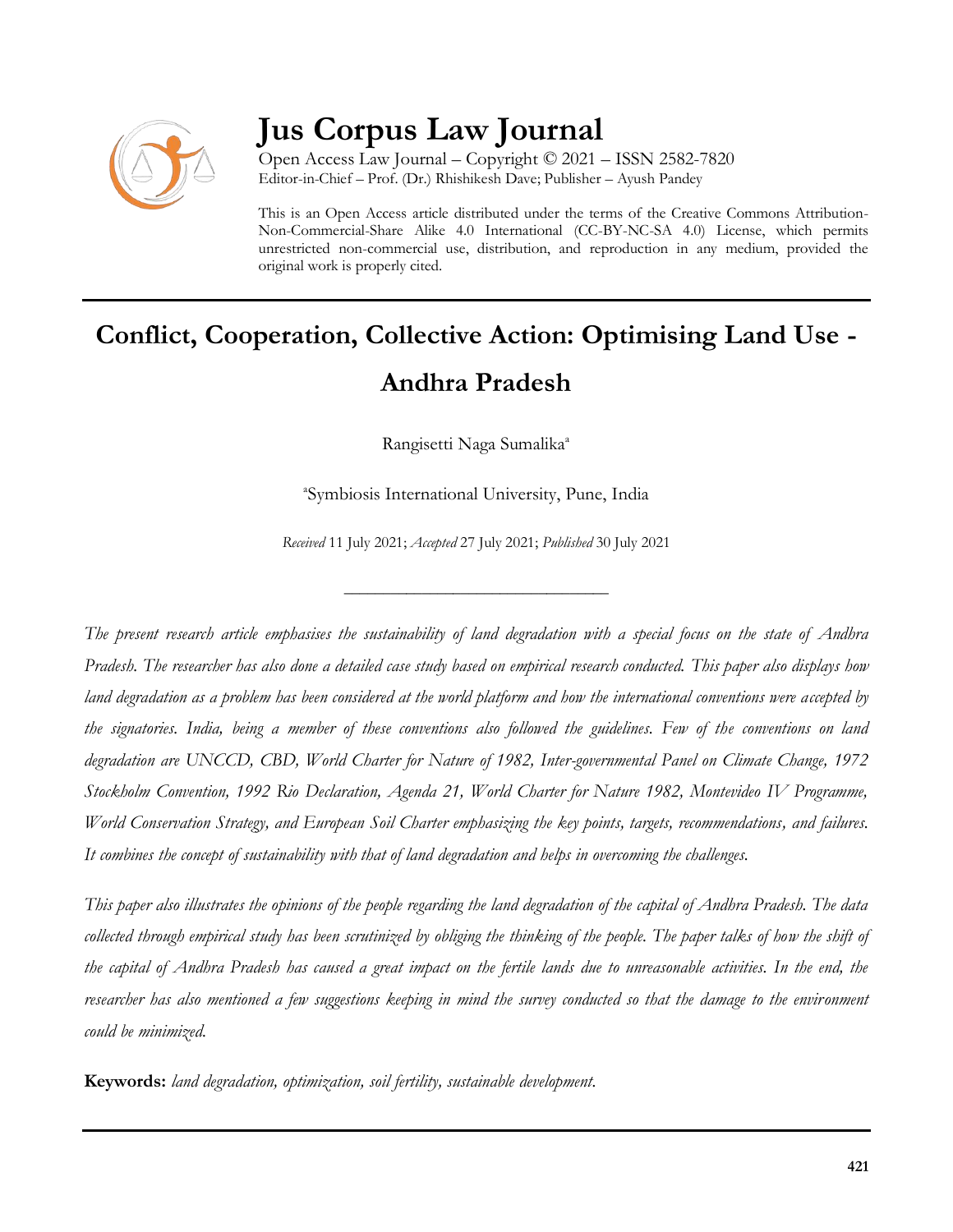#### **INTRODUCTION**

Land is an essential source for humankind. The land is linked with the natural environment, society, and the economy. Land helps in maintaining the ecosystem, however, it also poses constraints by generating unwanted socio-economic consequences. Land degradation is the deterioration of the productive capacity of the soils for the present and future generations.<sup>1</sup> It can also be defined as the long-term loss caused by the ecosystem functioning and productivity caused due to external disturbances from which land cannot recover unaided.<sup>2</sup> This is a global concern affecting climate change, food insecurity, loss of productivity, and biodiversity at an alarming pace contributing to the depletion of productivity of lands worldwide. Therefore, land degradation is currently one of the world's most pressing environmental issues. Globally around 25% of the total land has been degraded leading to the release of nitrous oxide and soil carbon into the atmosphere, affecting the climate. According to a report, scientists warned that around 24 billion tons of fertile land are being lost every year due to unreasonable and unsustainable agricultural practices. If it continues at this pace, around 95% of the earth's land would be degraded by 2050. By signing the framework of the United Nations Convention to Combat Desertification (UNCCD), it stresses the importance of the critical stage and the appropriate actions to be taken for combating land degradation.

#### **INTERNATIONAL CONVENTIONS**

There are several conventions concerning land degradation. A few of them are:

## *UNCCD:*

 $\overline{\phantom{a}}$ 

The United Nations Convention to Combat Desertification (UNCCD) held in 1994, is an international convention under the aegis of the United Nations. This convention primarily focused on addressing the issue of Land Degradation.<sup>3</sup> It put forward the conditions of the countries experiencing severe drought and desertification issues, especially in Africa. India is

<sup>1</sup> Helen Briassoulis, 'Combating Land Degradation and Desertification: The Land-Use Planning Quandry', (*mdpi.com* 1 February, 2019) [<https://doi.org/10.3390/land8020027>](https://doi.org/10.3390/land8020027) accessed on 01 July 2021

<sup>2</sup> United Nation Environment Programme, (adopted on 5 June 1972)

<sup>3</sup> International Union for Conservation of Nature (adopted on 5 October 1948)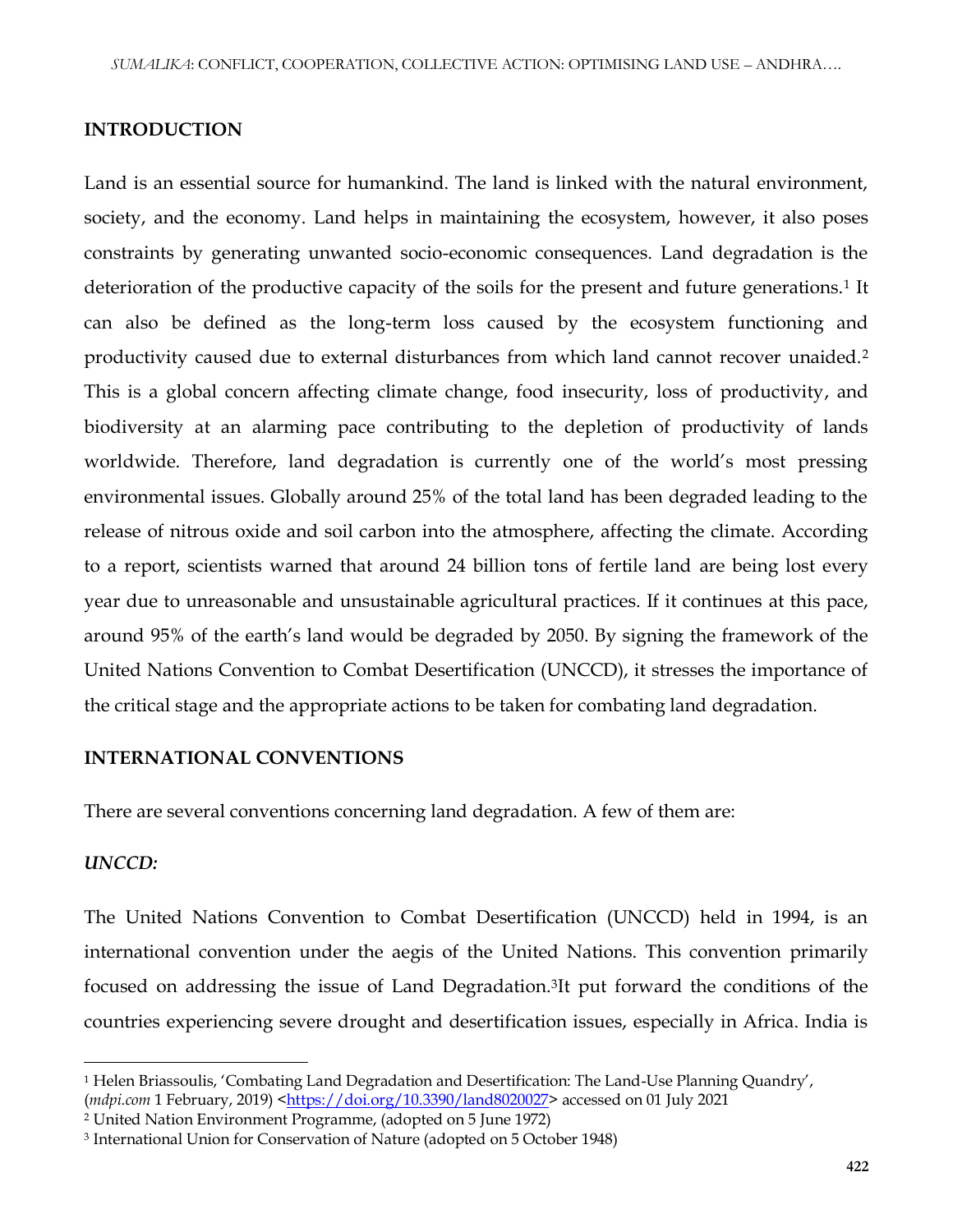both a member and a signatory. In other words, their mission is to provide a global framework supporting the development and implementation of national and regional policies, programs, and missions preventing, controlling, and reversing the desertification or land degradation and mitigating the effects of drought through scientific and technological excellence.<sup>4</sup>In 2015, the parties have adopted a Land Degradation Neutrality (LDN) (SDG Target) making it a primary goal of UNCCD. Its desire is also to highlight the potential and shared concerns over the LDN target setting making it a link between Combating Desertification and Conserving Biodiversity. This is the only convention restricting the direct recommendation of the Rio Conference's Agenda 21, which was adopted in Paris, France on 17 June 1994. It is the only internationally legally binding framework, addresses the problems of desertification. This convention is principally based on the principles of partnership, participation, and decentralization being the backbone of Good Governance and Sustainable Development. The 2018-2030 Strategic Framework of UNCCD is considered the most comprehensive one to achieve Land Degradation Neutrality (LDN) and for restoring the productivity of degraded lands. The UNCCD's secretariat also enables the cooperation between the developed and the developing countries for the transfer of knowledge and technology for efficient sustainable land management.

## *Convention on Biological Diversity (CBD):*

 $\overline{\phantom{a}}$ 

The present convention-CBD is an international legally binding framework focusing on three goals- sustainable use of biodiversity, conservation of biodiversity, and fair and equitable sharing of the benefits. Its objective is to encourage the actions leading to a sustainable future. The UNCCD works closely in relation to the Rio Conventions, the Convention on Biological Diversity (CBD), and the United Nations Framework Convention on Climate Change (UNFCCC), for facing complex challenges with an integrated approach and for making efficient use of the natural resources. The Convention on Biological Diversity protects in general the biodiversity at different levels. It covers ecosystems, species, genetic resources, biotechnology, etc. India is also a member and a ratified country.

<sup>4</sup> United Nations Convention to Combat Desertification (adopted on 26 December 1996)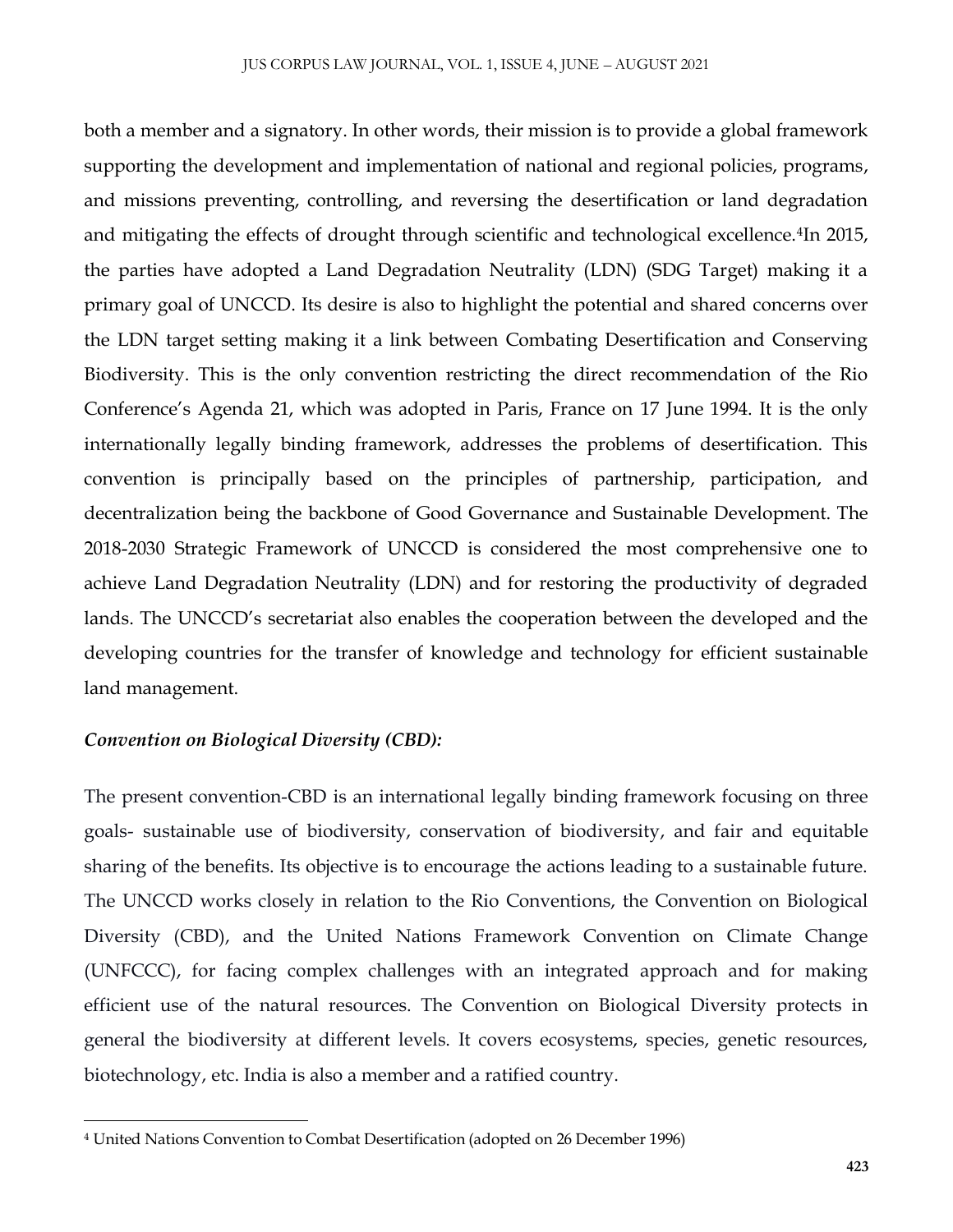#### *Nairobi Declaration:*

The Nairobi Declaration states that soil degradation, desertification, and deforestation have reached an alarming level and are endangering various parts of the world. It examines the possible impacts on the ecosystems, economies, and infrastructure affecting the global climatic change of African countries. This convention was held particularly by African policymakers and researchers.<sup>5</sup>

#### *UNESCO Convention on the Protection of World Cultural and National Heritage:*

The 1972 UNESCO convention documented that soil is an important resource and component of natural heritage and humanity's stewardship, helps in safeguarding the existence of resources for the present as well as future generations. It has set an outstanding illustration by representing the major stages of the earth's history by taking into account the significant geological processes and the development of landforms and physiographic features.

#### *European Soil Charter:*

The European Soil Charter of the Council of Europe has attempted to stop the steady depletion of land in Europe. In 1972, the Council of Europe has adopted a European Soil Charter by laying down 12 principles, which have been recognized by the Council of Ministers. It also included an objective for the promotion of the protection of soils against the damage caused by natural or human factors and their rehabilitation. In such cases, Europe is the only region in the world to use such form of a non-binding instrument for the development of regional rules regulating soil management.

#### *World Charter for Nature:*

 $\overline{\phantom{a}}$ 

In 1982, a principle for the maintenance and enhancement of the productivity of soil has been formulated. Through this, measures have been taken for safeguarding the long-term fertility

<sup>&</sup>lt;sup>5</sup> UN Environment Document Repository (Nairobi, Kenya, 1972) [<https://wedocs.unep.org/>](https://wedocs.unep.org/) accessed 01 July 2021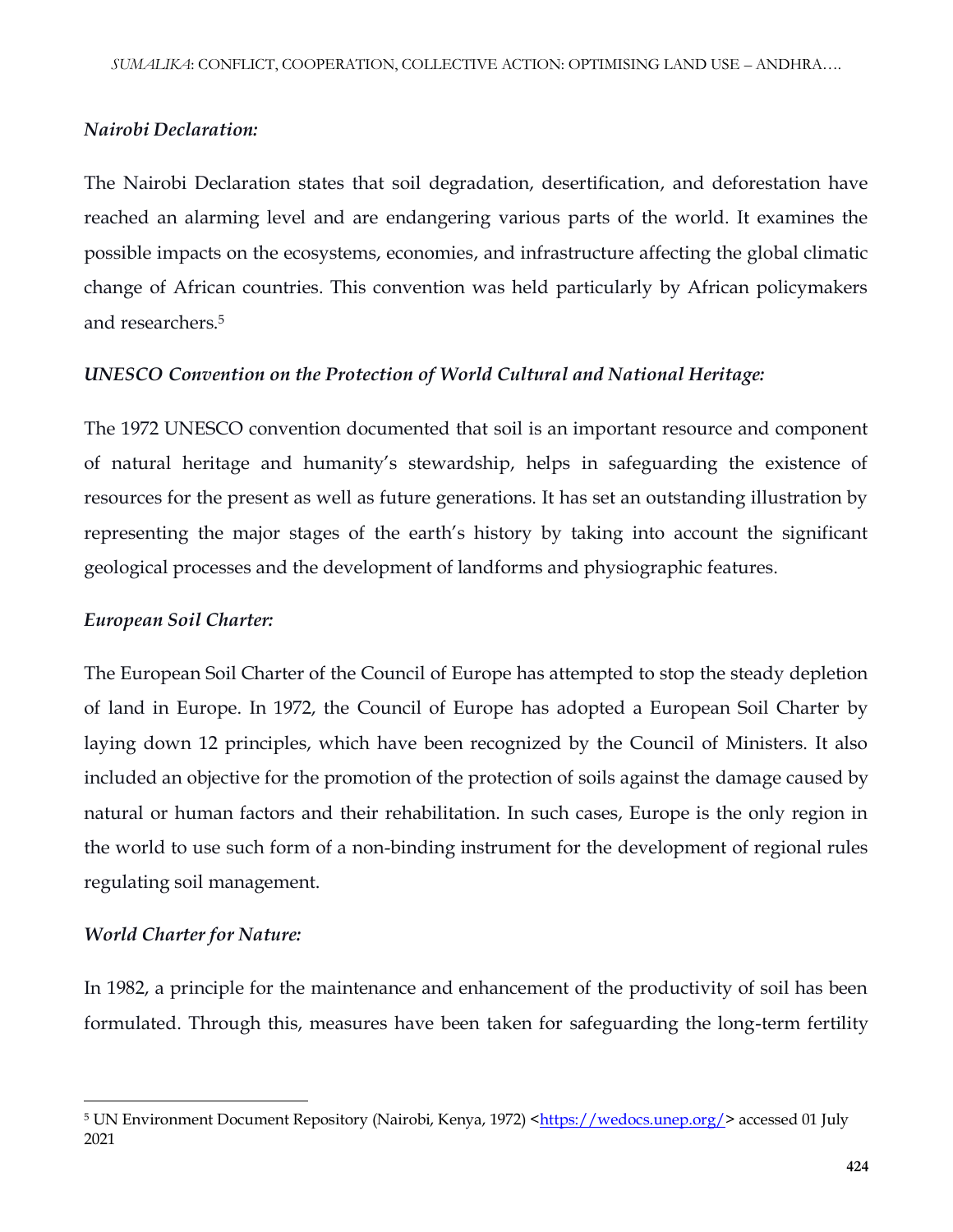and process of decomposition of organic matter along with prevention of soil erosion and other forms of degradation, being a subject of United Nations resolution.

#### *Soil Protection Policy of 1992:*

This policy contains recommendations of a comprehensive definition of 'Soil'. This charter is currently under the review of the Secretary of the Council of Europe to enhance it by the incorporation of new environmental standards and concepts.

#### *Montevideo IV Programme:*

By 2009, a periodical review has been done on the environmental law, including the provisions for improvisation of the conservation, protection, rehabilitation, and sustainable use of soils and strategies for the development and implementation of laws and policies and the enhancement of sustainable usage whenever necessary.

#### **SUSTAINABILITY AND LAND DEGRADATION**

Sustainable development is a long term, multi-trait policy maximizer. The sustainable development framework equity is similar to both environment and economy. In sustainable development, generally, equity is placed above all the traits. Sustainable development's environment-economy-equity policies are a harmony that is the source of the struggle between sustainable development and environmental impartiality. The Sustainable development Index group has been divided into four indicators being developed in three categories: environmental, economic, and social. None of these indicators poses a question of whether environmental justice is present at acceptable levels in the current scenario. There is no such indicator included to specifically devote to one measuring environmental justice and even one does not go contrary to the environmental norms. Sustainable goals, which are also known as Global Goals were approved by the members of the United Nations in 2015. It was to give out a universal call to end poverty and protect the planet and ensure peace by 2030. There are 17 SDGs integrated to balance social, economic, and environmental sustainability. Under these goals, the 15th goal deals with land degradation.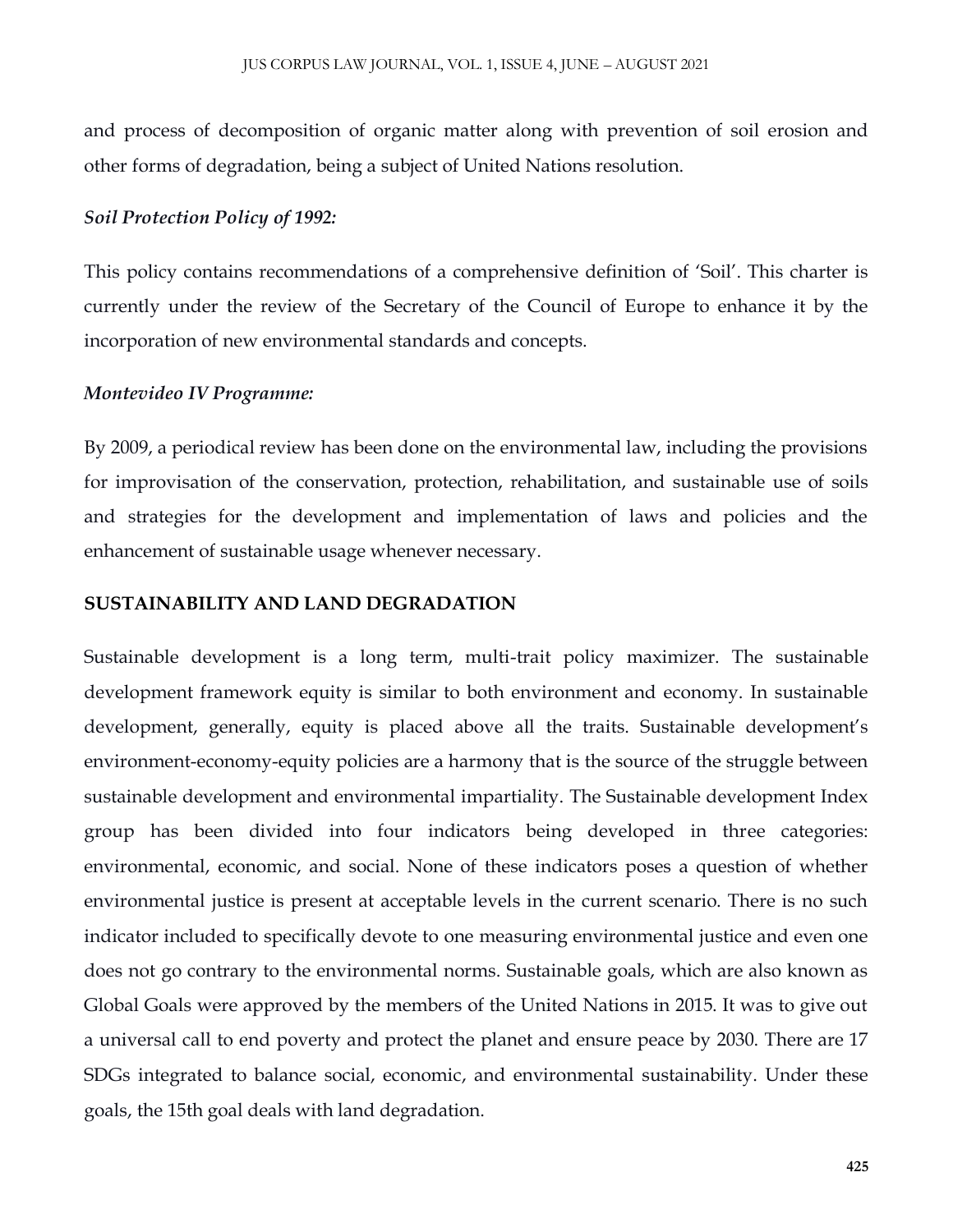Goal 15 of SDG states - "Protect, restore and promote sustainable use of terrestrial ecosystems, sustainably manage forests, combat desertification, and halt and reverse land degradation and halt biodiversity loss."<sup>6</sup> Under this, a land degradation neutral world could be achieved by 2030. Many agencies including the UN agencies are in a continuous discourse by generating the empirical and scientific methods for the assessment and reporting the progress of land degradation and desertification. Since 70% of Asians live in rural areas and depend on landbased ecosystem services, the land is severely affected and degraded, desertified in Asia. In Africa, the Agenda 2063, talks about creating a prosperous country based on inclusive growth and Sustainable Development.<sup>7</sup>

## **LAND DEGRADATION IN INDIA**

Land Degradation exacerbates climate change and threatens agricultural productivity, water quality. Sustainable development, Biodiversity, and the living conditions of humans and wildlife. Around the world, over one-third of the land has been degraded and affecting over 3 billion people. Even much of India's land is degrading and has degraded too. In the 2011 census, around 29.3 percent of the total land has been degraded. Land degradation is compelled by both climate and human activities. A scientist- Mr. S. Dharumarajan at the Indian Council of Soil Survey and Land Use Planning stated that 'Over-exploitation of natural resources is the main reason for increasing land degradation in India.'8Soil erosion due to the wind and air along with degradation of vegetation are also the main causes of land degradation in India.

India being a signatory of the United Nations Convention to Combat Desertification (UNCCD), has committed to reducing land degradation. In fact, by 2030 it is planning to achieve a land degradation neutral status. The cost of Land Degradation is substantial where

 $\overline{a}$ 6 United Nations Sustainable development goals, [<https://sustainabledevelopment.un.org/sdg15>](https://sustainabledevelopment.un.org/sdg15) accessed 02 July 2021

<sup>7</sup> Pushpam Kumar 'Sustainable land management key to controlling degradation, achieving neutrality' (*Downtoearth*, 6 September 2019) [<https://www.downtoearth.org.in/blog/climate-change/sustainable-land](https://www.downtoearth.org.in/blog/climate-change/sustainable-land-management-key-to-controlling-degradation-achieving-neutrality-66510)[management-key-to-controlling-degradation-achieving-neutrality-66510>](https://www.downtoearth.org.in/blog/climate-change/sustainable-land-management-key-to-controlling-degradation-achieving-neutrality-66510) accessed 02 July 2021

<sup>8</sup> Neha Jain, 'Why land degradation in India has increased and how to deal with It' (*india.mongabay*, 3 October 2018) [<https://india.mongabay.com/>](https://india.mongabay.com/) accessed 02 July 2021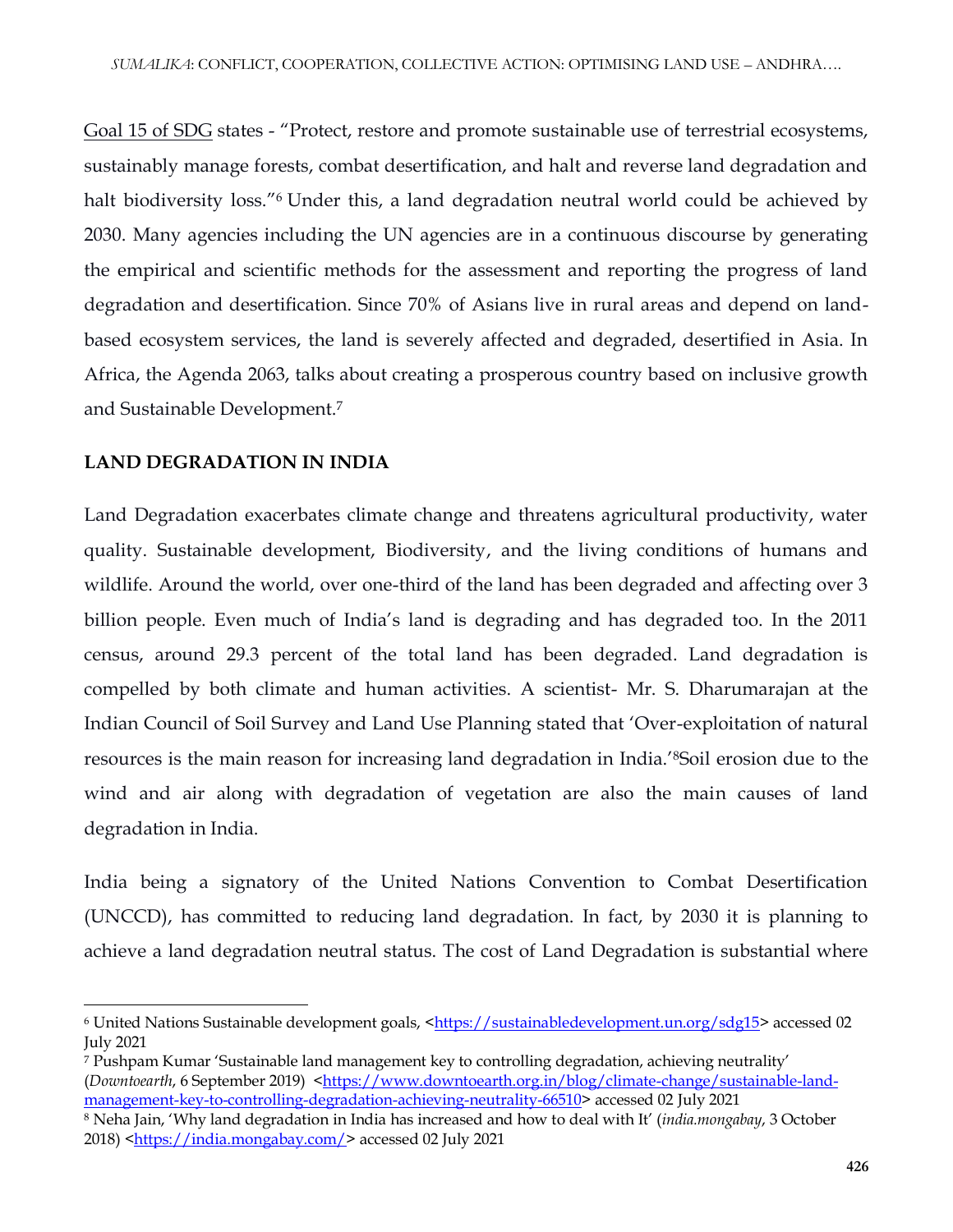agriculture being a large contributor to the country's GDP in India. The loss is not only whittling away the GDP every year by 2.5%, but it is also affecting the crop yield along with the exacerbation of climate.

For addressing this issue, ISRO's Space Application Center has released a project's result in the form of an Atlas mapping the extent of land degradation across the country funded by the Ministry of Environment, Forest and Climate Change. The map also highlights the vulnerable mitigation to managers, policymakers, and researchers.<sup>9</sup> Delhi has the third largest rate of degradation in the country. Here, the case is not only of strict desertification but also the prime land degradation arising from the settlement turning productive areas into non-productive ones.

India has for the first time hosted the biennial gathering of 196 countries' researchers, policymakers, industry experts, etc. for embracing the COP 14 of the United Nations Convention to Combat Desertification. For vulnerable developing countries like India, issues like climate change, land degradation is acute because the level of absorption of CO2 and greenhouses by the degraded is lost, worsening global warming. The Constitution of India even has specified provisions in its constitution under Article 48A-'Protection and improvement of environment and safeguarding of forests and wildlife.—The State shall endeavour to protect and improve the environment and to safeguard the forests and wildlife of the country.'<sup>10</sup>

## **SPOTLIGHT ON ANDHRA PRADESH**

The recent chaos prevailing in the state of Andhra Pradesh has shaken people all over the state especially the residents of Amaravati. The sacrifice of the fertile land which could give 3 crops a year for the hope of a beautiful capital in the country has saddened them now. The recent legislation of the division of capital has created chaos affecting not only the lives of people but

 $\overline{\phantom{a}}$ <sup>9</sup> Neha Jain, 'Why land degradation in India has increased and how to deal with It' (*Scroll.in*, 6 October 2018) [<https://scroll.in/article/896881/why-land-degradation-in-india-has-increased-and-how-to-deal-with-it>](https://scroll.in/article/896881/why-land-degradation-in-india-has-increased-and-how-to-deal-with-it) accessed on 03 July 2021

<sup>10</sup> Constitution of India, art 48A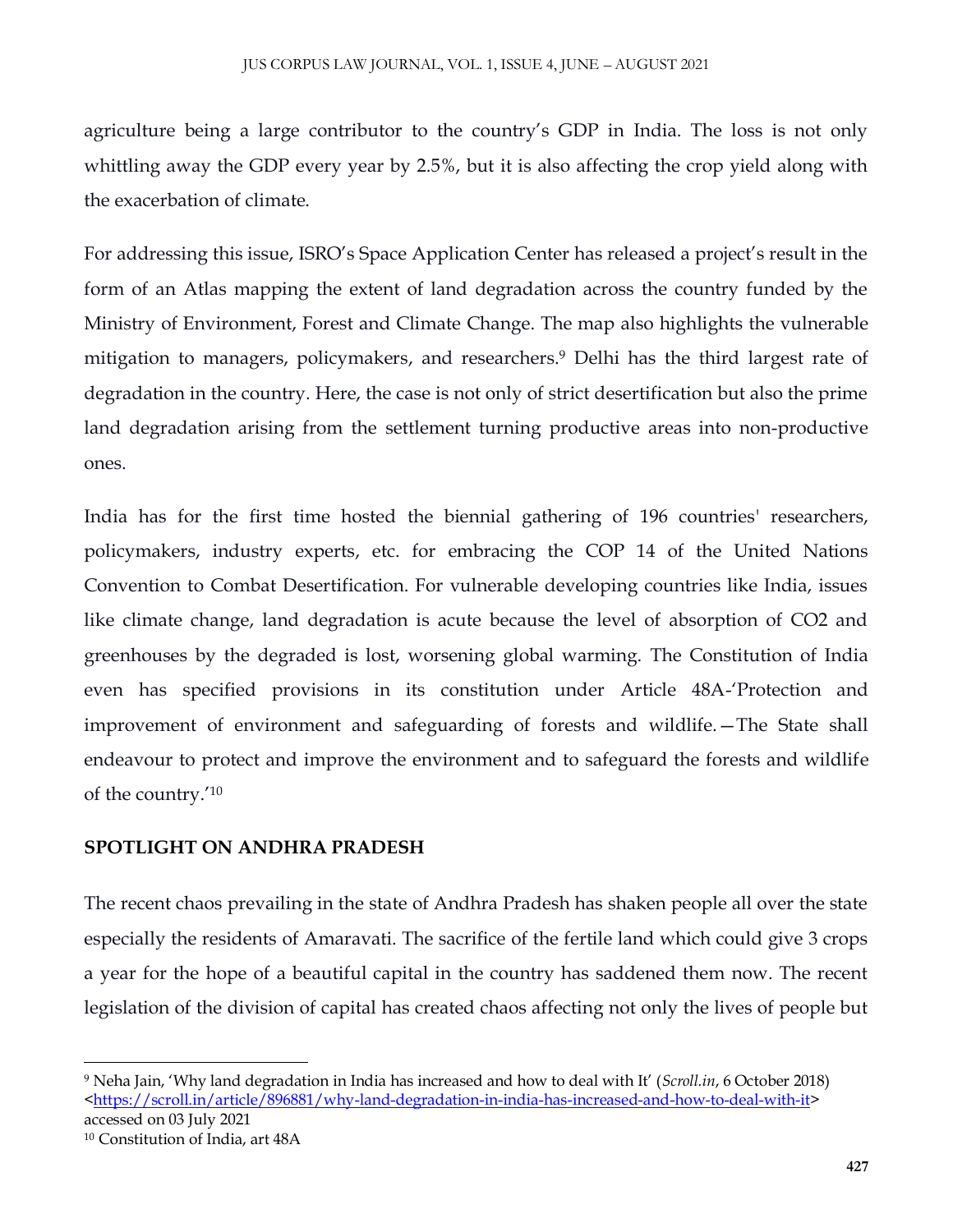also has put pressure on the environment. The 33,000 acres of insane land was degraded for the construction of capital buildings, laying down the roads, public grounds has worn away the richness of the land. Since the construction work has started and many projects have also been set up the once called fertile lands are now been polluted due to the dust etc.

#### 1. *Urbanisation Implies Degradation:*

For this, there will be different views for different people. Some feel that for the sake of their future, sacrificing natural resources is justified, which is not! There have been many conventions based on this issue and many regulations, treatises have been ratified too. And now this is upon the countries governments to follow.

#### 2. *Left Over Land:*

The pooled fertile lands handed over to the government earlier were used efficiently but now things have changed and now the lands have become stranded. Though much of the land has been used for other purposes and some becoming barren and polluted, yet there is much enough fertile land being ignored helplessly.

#### **3.** *Government measures:*

Looking at the rapid degradation of land, the central government has allotted Rs 3, 17,739 crores. As 30% of India's land has been degraded and hence the center is trying its best to work on transformative projects. To minimize this problem, the government is planning to converge the land and water schemes. The government has enough budget in its account can set targets for land degradation neutrality. Though 82% of the estimated cost is used in the account of land degradation yet only 18% is achieved for the change of land use. The ministries have started initiatives like the Soil Health Card Scheme for helping the farmers to improve their land productivity through judicial use of inputs. The Swachchh Bharat Mission by the government has been dedicated corpus funds for addressing the concern of waste disposal, sanitation, and sewage disposal affecting the quality of the land. Even the scheme of 'Rashtriya Krishi Vikas Yojana' (Ministry of Agriculture) has been given both powers and allocation of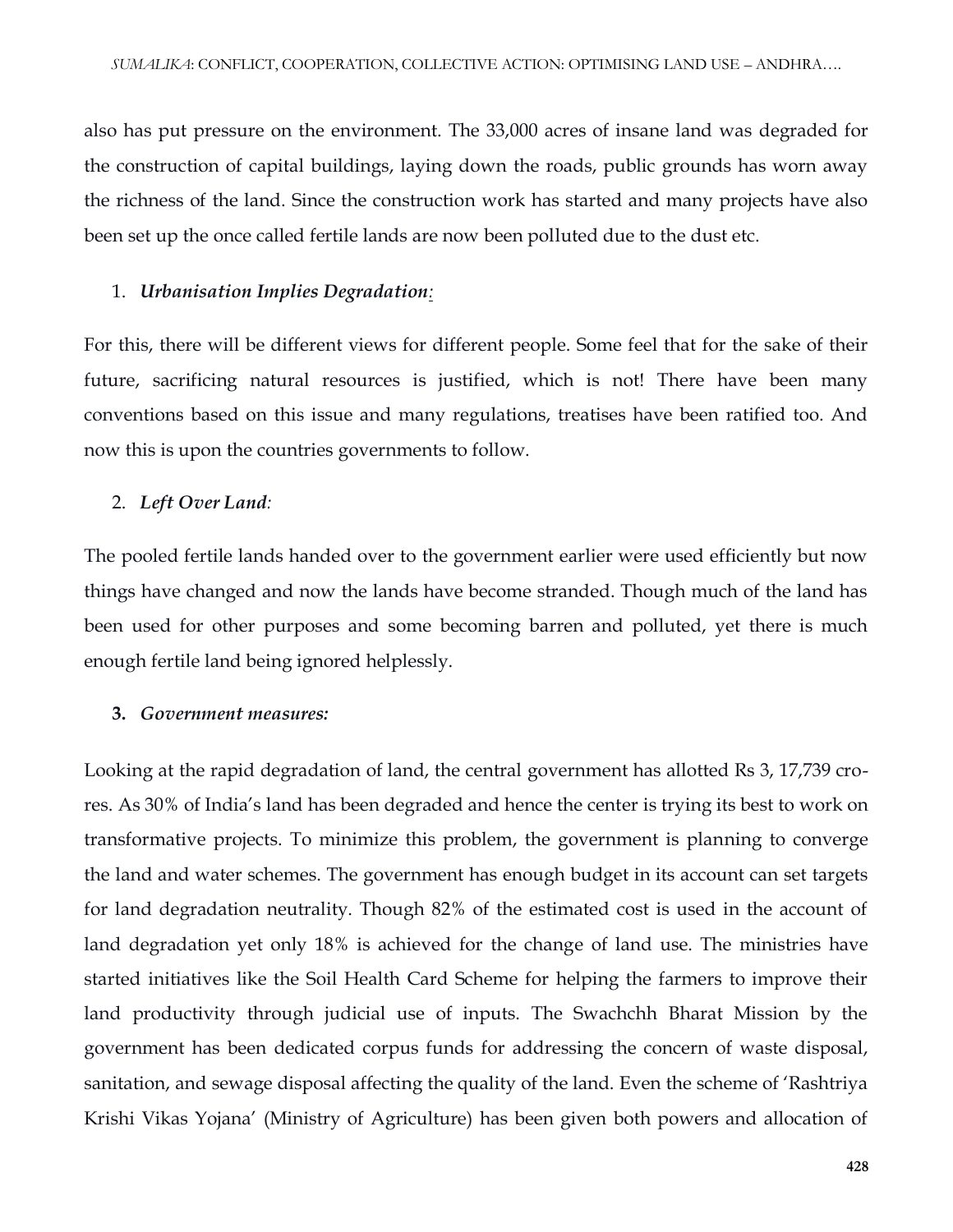funds. Ministry of Environment, Forest, and Climate Change is considered as the nodal Ministry for the Convention. These are the developments taken and done by the central government. Nonetheless, the government of Andhra Pradesh till present hasn't discussed the stranded lands of Amaravati.<sup>11</sup>

### **4.** *Judicial intervention:*

The Supreme Courts and High Courts in several instances have interfered in the matter of unreasonable usage of land. In the case of *Tarun Bharat Sangh, Alwar vs. Union of India*, <sup>12</sup> also known as the Sariska case is set as an example for the prohibition of mining in the forest area. Due to these activities, the water holding capacity of the Aravalli region has been reduced. However, for the establishment of such industries, central government permission is required. In this case, there was no such permission granted.

In another case of *NagaraholeBudakattuHakkuSthapana Samithi vs. State of Karnataka*, <sup>13</sup> a restaurant was built with boarding and lodging in the National Park of Nagarhole. The private company had renovated the old buildings for the establishment of a lodge. Hence the court has declared that no one has the right to own land in National Park.

In the case of *Rural Litigation and Entitlement Kendra, Dehradun vs. State of Uttar Pradesh*, <sup>14</sup> the balance of environmental and ecological integrity against the demands on forest resources. Due to the mining activities, it has affected the vegetation around. The springs were dried up. Hence, the SC conducted an extensive comprehensive review and appointed an expert committee to look into the matter.

## **RECOMMENDATIONS AND CONCLUSION**

Generally, one of the most effective measures that can be taken for land degradation across the world is Watershed Organization Trust (WOTR). It has initiated a large scale, the multi-

 $\overline{a}$ <sup>11</sup> Ministry of Health and Family Welfare 'Nation Committed to Achieve Land Degradation Neutrality by 2030' [<https://pib.gov.in/PressReleasePage.aspx?PRID=1710190>](https://pib.gov.in/PressReleasePage.aspx?PRID=1710190) accessed 05 July 2021

<sup>12</sup> *Tarun Bharat Sangh, Alwar v Union of India* AIR 1992 SC 514

<sup>13</sup> *Nagarahole Budakattu Hakku Sthapana Samithi v State of Karnataka* AIR 1997 Kant 288

<sup>14</sup> *Rural Litigation and Entitlement Kendra, Dehradun v State of Uttar Pradesh* AIR 1988 SC 2187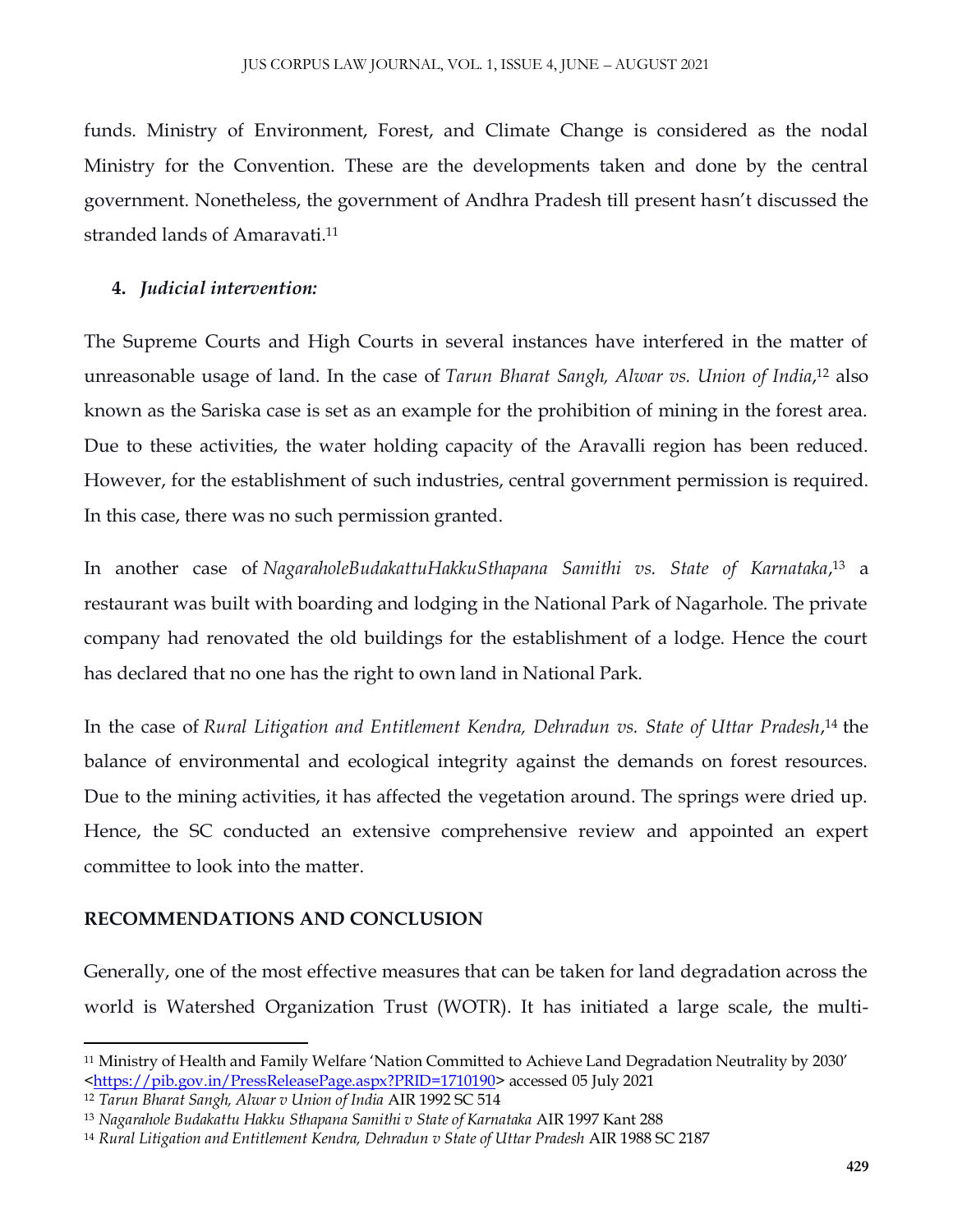sectorial community for watershed development for reducing the poverty called Indo-German Watershed Development Program (IGWDP) in 1993. It has covered around 530 villages helping over 3.5 lakh people through the MGNREGA program. It had also experienced and worked with NABARD and also contributed to common guidelines for watershed development projects to address land degradation and drought in the country. WOTR has also been involved in many policy advocacies and applied research projects such as the Soil Protection and Rehabilitation of Degraded Soil, Ecosystem-based Adaption (EbA), etc. These projects help in finding opportunities for effective policy management. The participation of WOTR in UNCCD COP-14 has helped in bringing many opportunities together along with the Ministry of Agriculture, international representatives, etc.<sup>15</sup>

Also, the government needs to assess the situation on a timely basis and appreciate achievements with small rewards. They are required to give successful policy prescriptions and calculate accurate estimates of actual costs for overcoming land degradation in the country. Clear classification must be done to have a greater outlook towards the problem. The government has instituted a National Rainfed Areas Authority (NRAA) to cooperate with the Ministries of Agriculture & Farmers Welfare, Rural Development, Water Resources, etc. NRAA desires to be an essential part of addressing land degradation.<sup>16</sup>

In the present situation in the state of Andhra Pradesh, the shift of capital from 33,000 acres in Amaravati has stranded the sacrificed labourers in the degraded lands without a livelihood. The main issue, in this case, is that the most fertile lands have been pooled for the construction of new advanced capital. Since already the work has started with construction activities and roads constructions, the land has been degraded and polluted. Hence, the land is not as much as fertile as before. According to the survey, people suggested that the remaining leftover land must be handed over back to the farmers divided according to the proportion given. Around 68% of the surveyors have responded that they must be retained with the public and they must be utilized for recreational purposes.

 $\overline{\phantom{a}}$ 

<sup>15</sup> Arjun Srinidhi, Marcella D'souza, Crispino Lobo 'From water to agriculture, well-being and beyond' (*India Water Portal 17June 2019)* [<https://www.indiawaterportal.org/>](https://www.indiawaterportal.org/) accessed on 07 July 2021

<sup>&</sup>lt;sup>16</sup>'Reversing land Degradation in India' (*teriin.org* 25 July 2019) [<https://www.teriin.org/>](https://www.teriin.org/) accessed on 07 July 2021